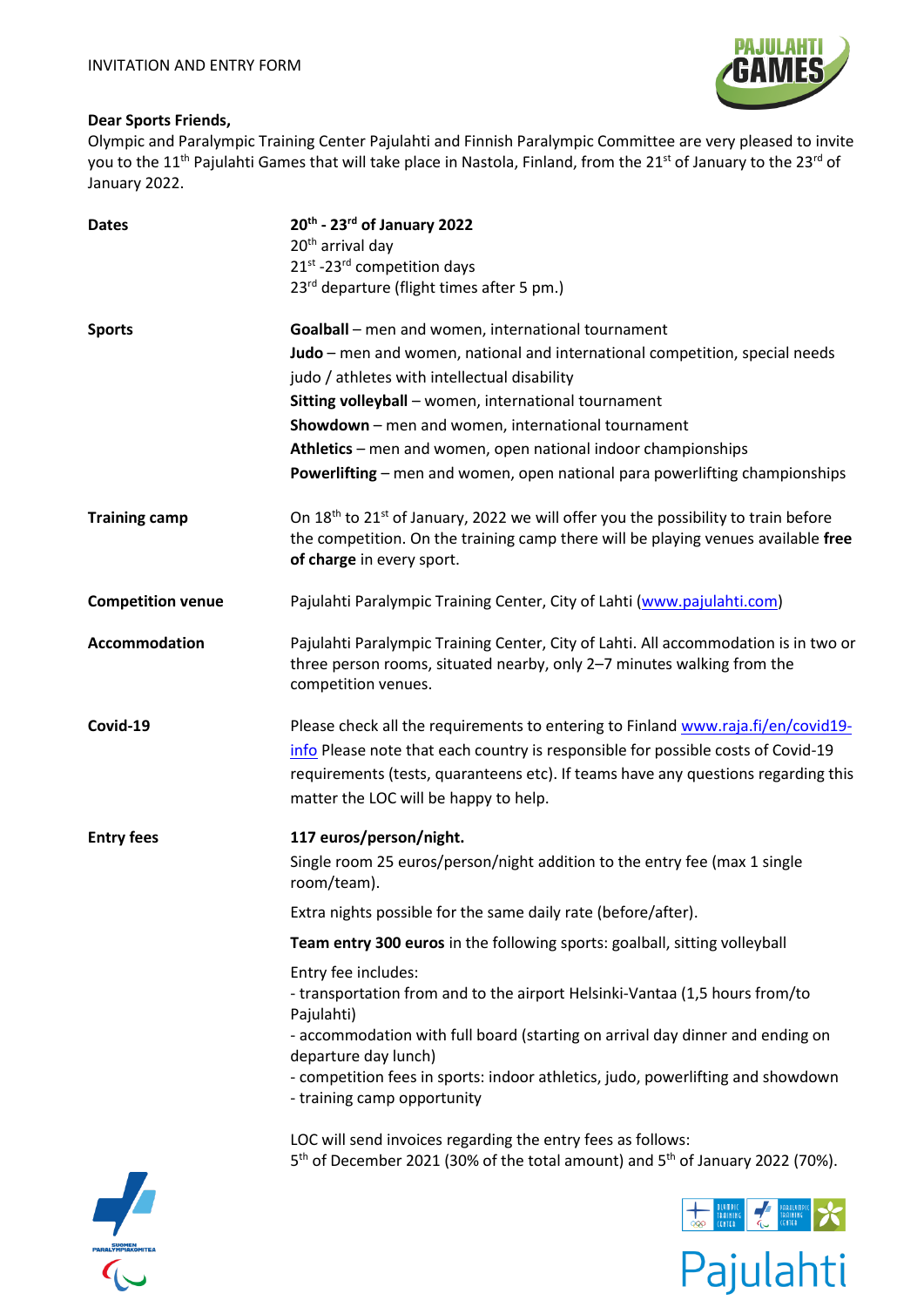

**WELCOME TO FINLAND! Kind regards, Local Organizing Committee (LOC)** Event Manager, Ms. Laura Kittelä email: [laura.kittela@pajulahti.com,](mailto:laura.kittela@pajulahti.com) tel. +358 44 775 5212

and Finnish Paralympic Committee Mr. Timo Pelkonen email: [timo.pelkonen@vammaisurheilu.fi,](mailto:timo.pelkonen@vammaisurheilu.fi) tel. +358 50 596 5015

Web site: [www.pajulahtigames.fi](http://www.pajulahtigames.fi/)

**NOTE! The entry form is in the next page**



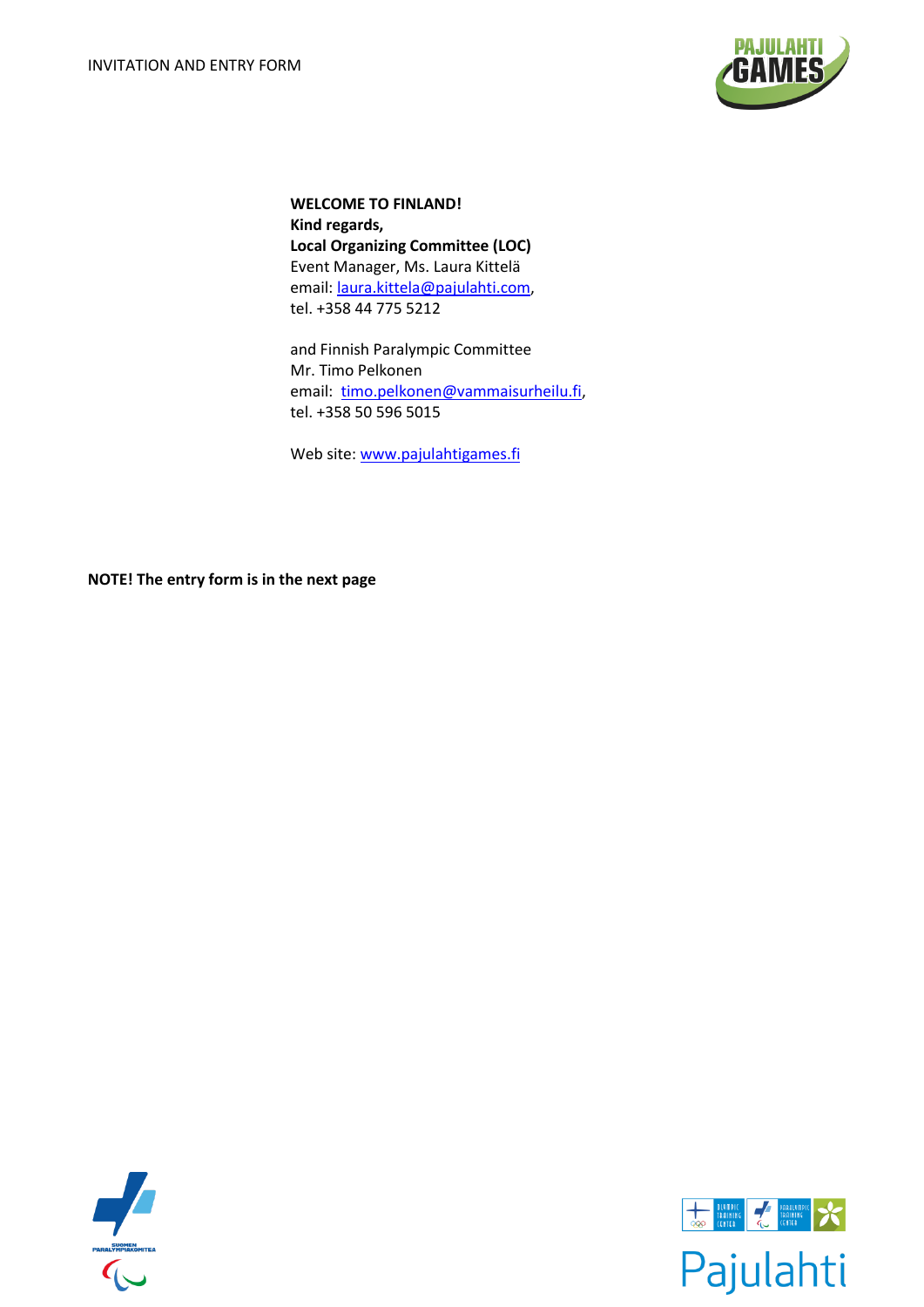

Contact information

| Country name:       |  |
|---------------------|--|
| National federation |  |
| and street address: |  |
|                     |  |
| Contact person:     |  |
| Contact phone:      |  |
| Contact email:      |  |
| Sport / team        |  |

| <b>First name</b> | F/M | Position<br>coach/assistant/player | Wheel-<br>chair<br>user (X | Dietary requirements e.g.<br>vegetarian/no pork/etc. |
|-------------------|-----|------------------------------------|----------------------------|------------------------------------------------------|
|                   |     |                                    |                            |                                                      |
|                   |     |                                    |                            |                                                      |
|                   |     |                                    |                            |                                                      |
|                   |     |                                    |                            |                                                      |
|                   |     |                                    |                            |                                                      |
|                   |     |                                    |                            |                                                      |
|                   |     |                                    |                            |                                                      |
|                   |     |                                    |                            |                                                      |
|                   |     |                                    |                            |                                                      |
|                   |     |                                    |                            |                                                      |

PLEASE SEND THE ENTRY FORM NO LATER THAN **30TH OF NOVEMBER 2021** TO FOLLOWING EMAIL ADDRESSES [LAURA.KITTELA@PAJULAHTI.COM](mailto:LAURA.KITTELA@PAJULAHTI.COM) AND [TIMO.PELKONEN@PARALYMPIA.FI](mailto:TIMO.PELKONEN@PARALYMPIA.FI)







Pajulahti